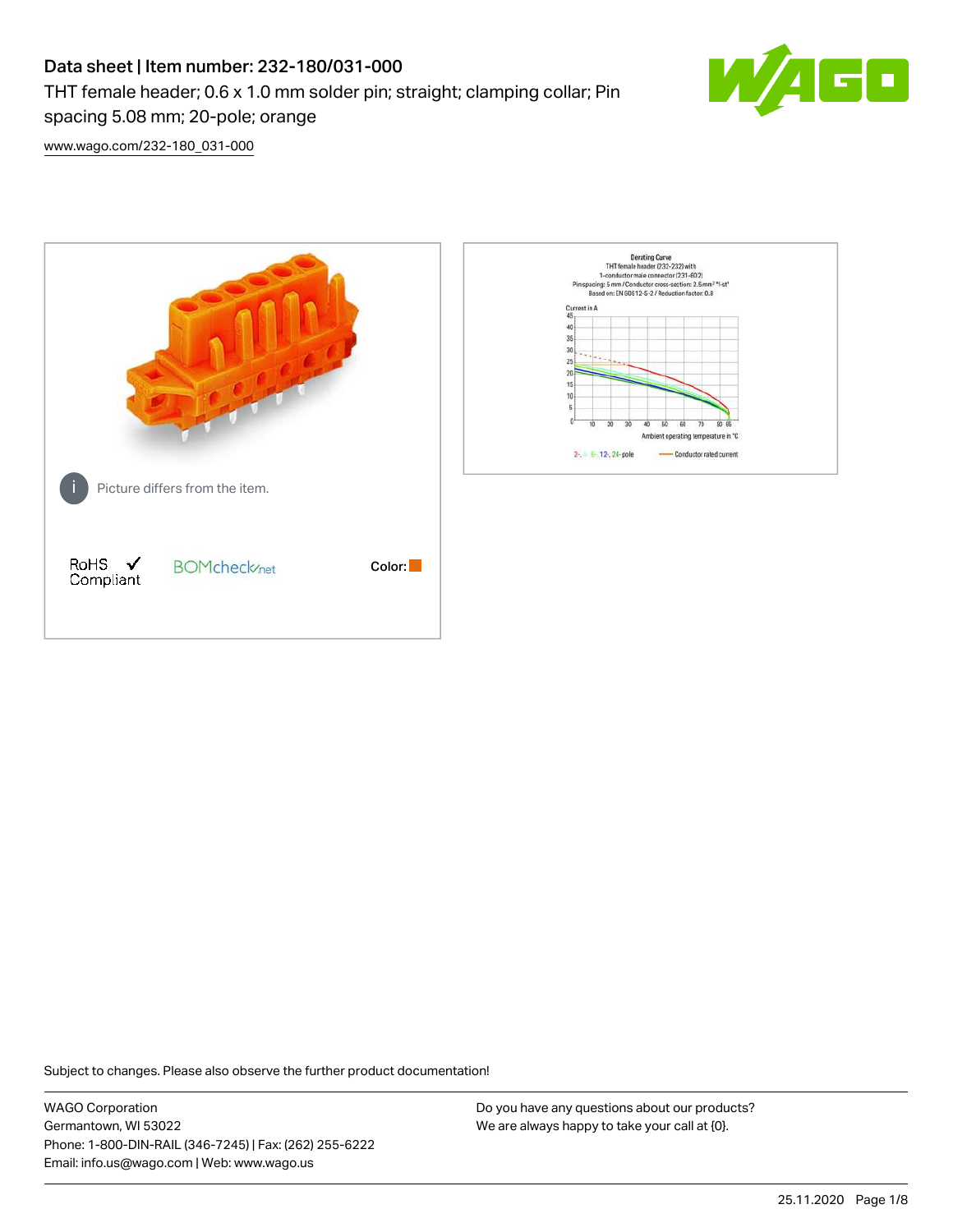



#### Item description

- $\blacksquare$ Horizontal or vertical PCB mounting via straight or angled solder pins
- П For board-to-board and board-to-wire connections
- $\blacksquare$ Touch-proof PCB outputs
- $\blacksquare$ Easy-to-identify PCB inputs and outputs
- $\blacksquare$ With coding fingers

#### Safety information 1:

The MCS - MULTI CONNECTION SYSTEM includes connectors without breaking capacity in accordance with DIN EN 61984. When used as intended, these connectors must not be connected/disconnected when live or under load. The circuit design should ensure header pins, which can be touched, are not live when unmated.

## Data Electrical data

Subject to changes. Please also observe the further product documentation!

WAGO Corporation Germantown, WI 53022 Phone: 1-800-DIN-RAIL (346-7245) | Fax: (262) 255-6222 Email: info.us@wago.com | Web: www.wago.us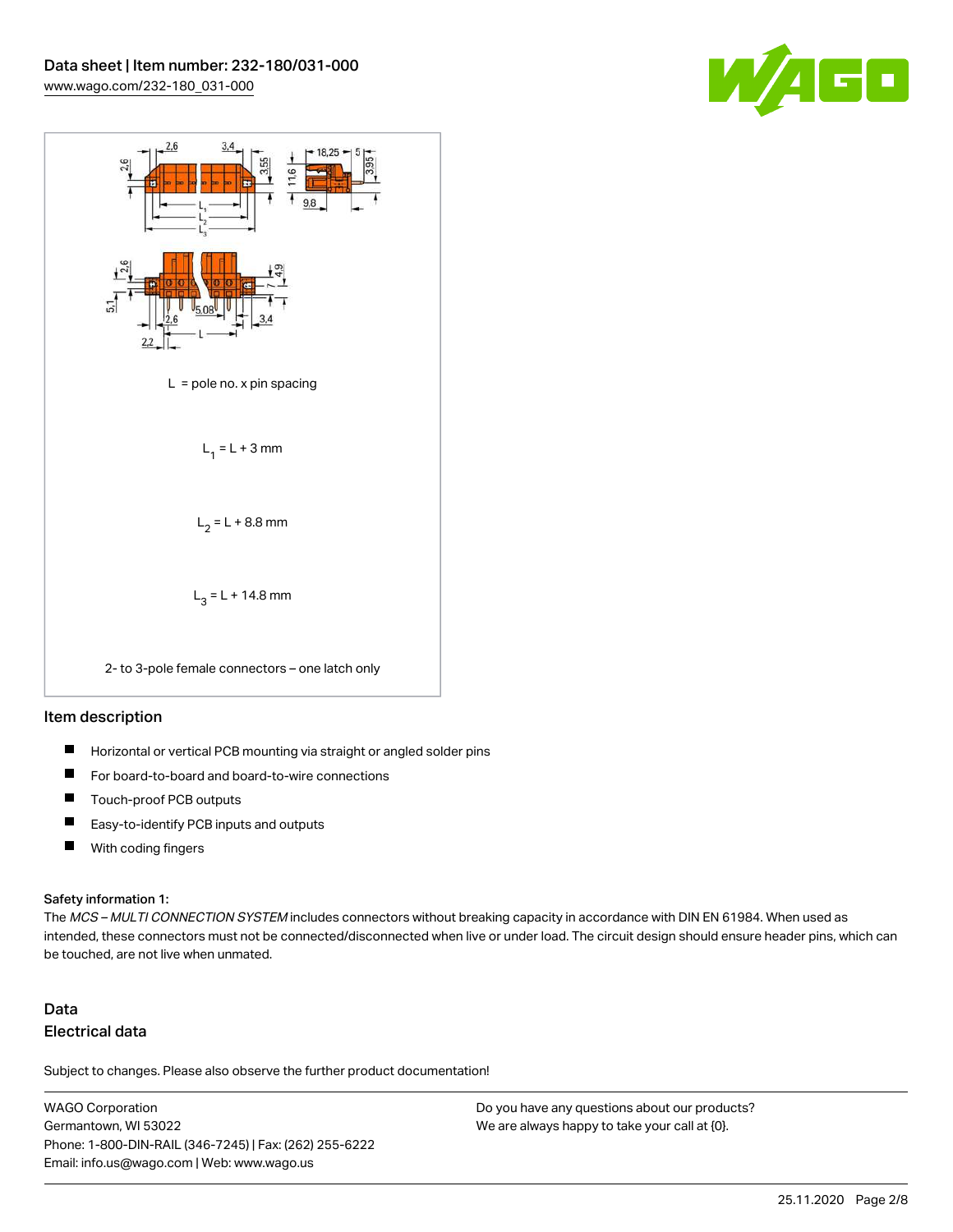

#### Ratings per IEC/EN 60664-1

| Ratings per                 | IEC/EN 60664-1                                                        |
|-----------------------------|-----------------------------------------------------------------------|
| Rated voltage (III / 3)     | 320 V                                                                 |
| Rated surge voltage (III/3) | 4 <sub>k</sub> V                                                      |
| Rated voltage (III/2)       | 320 V                                                                 |
| Rated surge voltage (III/2) | 4 <sub>k</sub> V                                                      |
| Nominal voltage (II/2)      | 630 V                                                                 |
| Rated surge voltage (II/2)  | 4 <sub>k</sub> V                                                      |
| Rated current               | 12A                                                                   |
| Legend (ratings)            | $(III / 2)$ $\triangle$ Overvoltage category III / Pollution degree 2 |

#### Ratings per UL 1059

| Approvals per                  | UL 1059 |
|--------------------------------|---------|
| Rated voltage UL (Use Group B) | 300 V   |
| Rated current UL (Use Group B) | 15 A    |
| Rated voltage UL (Use Group D) | 300 V   |
| Rated current UL (Use Group D) | 10A     |

#### Ratings per UL 1977

| Rated voltage UL 1977 | 600 <sup>V</sup><br>. |
|-----------------------|-----------------------|
| Rated current UL 1977 |                       |

#### Ratings per CSA

| Approvals per                   | CSA   |
|---------------------------------|-------|
| Rated voltage CSA (Use Group B) | 300 V |
| Rated current CSA (Use Group B) | 15 A  |
| Rated voltage CSA (Use Group D) | 300 V |
| Rated current CSA (Use Group D) | 10 A  |

#### Connection data

| Pole No.                          | 20 |
|-----------------------------------|----|
| Total number of connection points | 20 |
| Total number of potentials        | 20 |
| Number of connection types        |    |
| Number of levels                  |    |

Subject to changes. Please also observe the further product documentation!

| <b>WAGO Corporation</b>                                | Do you have any questions about our products? |
|--------------------------------------------------------|-----------------------------------------------|
| Germantown, WI 53022                                   | We are always happy to take your call at {0}. |
| Phone: 1-800-DIN-RAIL (346-7245)   Fax: (262) 255-6222 |                                               |
| Email: info.us@wago.com   Web: www.wago.us             |                                               |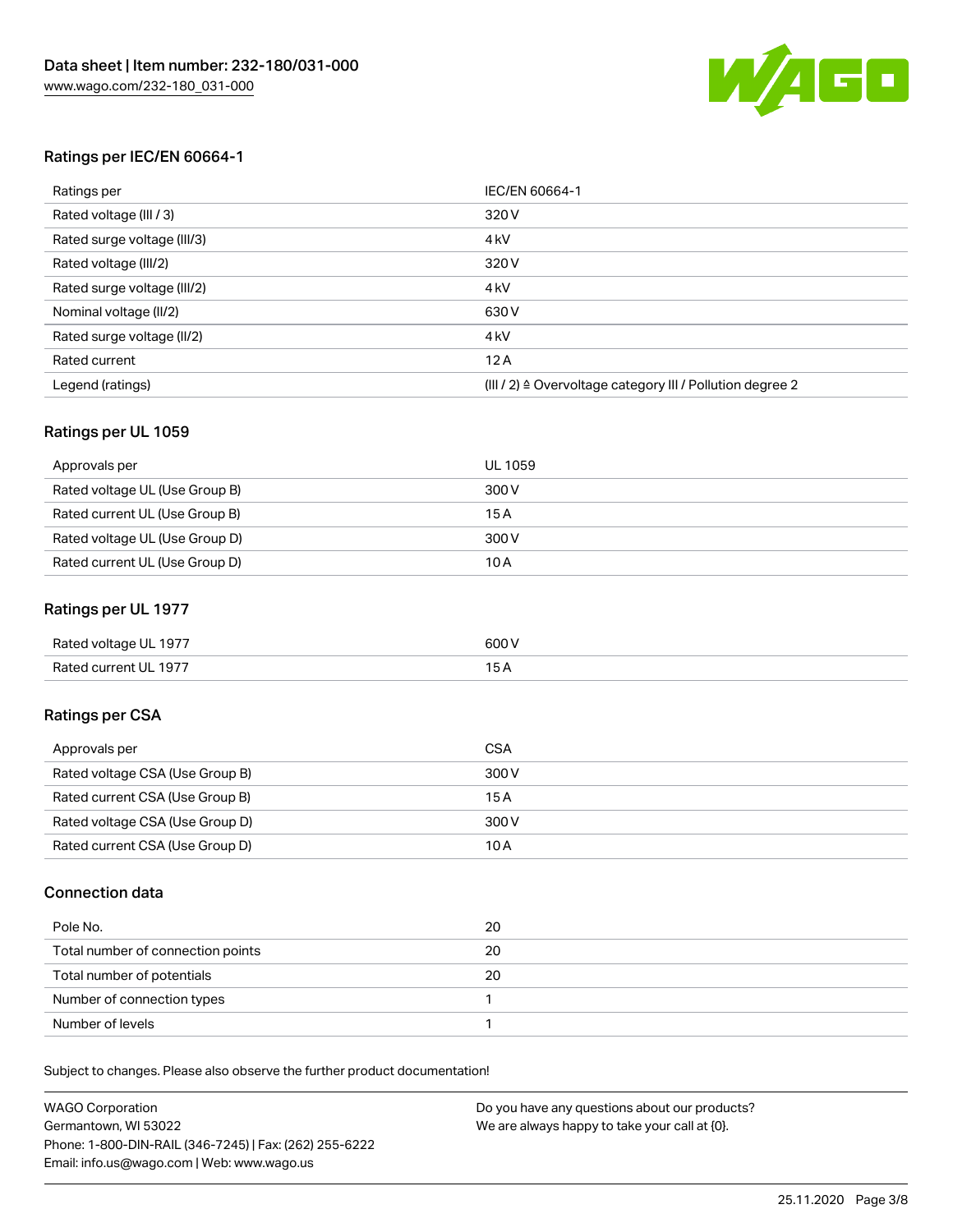

## Physical data

| Pin spacing                          | 5.08 mm / 0.2 inch    |
|--------------------------------------|-----------------------|
| Width                                | 116.4 mm / 4.583 inch |
| Height                               | 23.25 mm / 0.915 inch |
| Height from the surface              | 18.25 mm / 0.719 inch |
| Depth                                | 11.6 mm / 0.457 inch  |
| Solder pin length                    | $5 \,\mathrm{mm}$     |
| Solder pin dimensions                | $0.6 \times 1$ mm     |
| Drilled hole diameter with tolerance | $1.3$ $(+0.1)$ mm     |

#### Mechanical data

| Mounting type | Mounting flange       |
|---------------|-----------------------|
| Mounting type | Feed-through mounting |
|               | Panel mounting        |

### Plug-in connection

| Contact type (pluggable connector) | Female connector/socket |
|------------------------------------|-------------------------|
| Connector (connection type)        | for PCB                 |
| Mismating protection               | No                      |
| Mating direction to the PCB        | 90°                     |

#### PCB contact

| PCB contact                         | THT                                        |
|-------------------------------------|--------------------------------------------|
| Solder pin arrangement              | over the entire female connector (in-line) |
| Number of solder pins per potential |                                            |

## Material Data

| Color                       | orange           |
|-----------------------------|------------------|
| Material group              |                  |
| Insulation material         | Polyamide (PA66) |
| Flammability class per UL94 | V0               |
| Contact material            | Copper alloy     |
| Contact plating             | tin-plated       |
| Fire load                   | 0.302 MJ         |
| Weight                      | 17.9g            |

Subject to changes. Please also observe the further product documentation!

| <b>WAGO Corporation</b>                                | Do you have any questions about our products? |
|--------------------------------------------------------|-----------------------------------------------|
| Germantown, WI 53022                                   | We are always happy to take your call at {0}. |
| Phone: 1-800-DIN-RAIL (346-7245)   Fax: (262) 255-6222 |                                               |
| Email: info.us@wago.com   Web: www.wago.us             |                                               |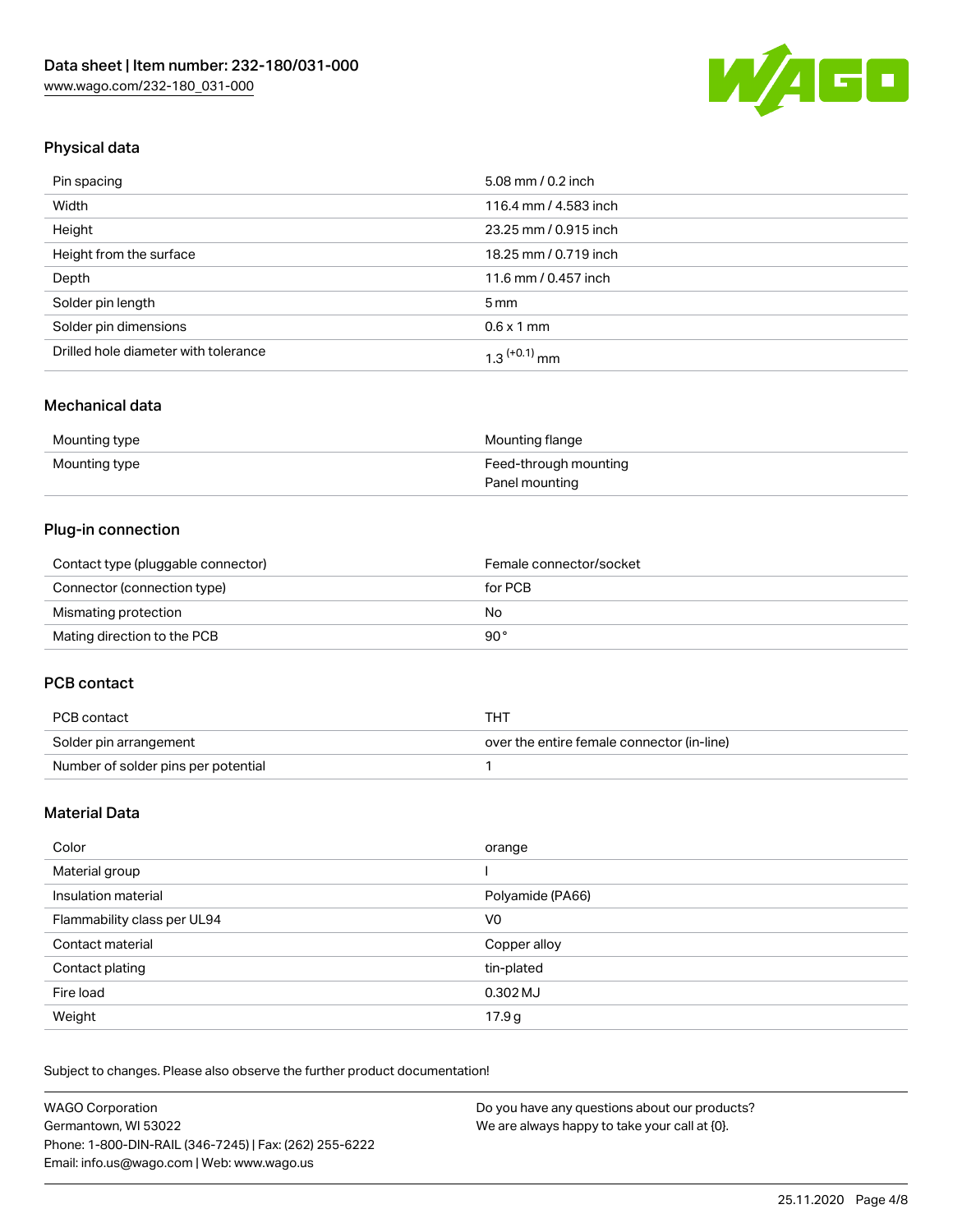

#### Environmental Requirements

| Limit temperature range | -60  +85 °Ր |
|-------------------------|-------------|
|-------------------------|-------------|

#### Commercial data

| Product Group         | 3 (Multi Conn. System) |
|-----------------------|------------------------|
| Packaging type        | <b>BOX</b>             |
| Country of origin     | DE                     |
| <b>GTIN</b>           | 4044918624411          |
| Customs tariff number | 85366990990            |

#### Approvals / Certificates

#### Ship Approvals

|                           |                             |                                 | Certificate |
|---------------------------|-----------------------------|---------------------------------|-------------|
| Logo                      | Approval                    | <b>Additional Approval Text</b> | name        |
| ABS.                      | <b>ABS</b>                  | $\overline{\phantom{0}}$        | $19-$       |
|                           | American Bureau of Shipping |                                 | HG15869876- |
|                           |                             |                                 | <b>PDA</b>  |
|                           |                             |                                 |             |
|                           | <b>BV</b>                   | IEC 60998                       | 11915/D0 BV |
| 蓼                         | Bureau Veritas S.A.         |                                 |             |
|                           |                             |                                 |             |
| <b>BUREAU</b><br>VERITAST |                             |                                 |             |

#### UL-Approvals

| Logo | Approval                             | <b>Additional Approval Text</b> | Certificate<br>name |
|------|--------------------------------------|---------------------------------|---------------------|
| 8    | UL<br>UL International Germany GmbH  | <b>UL 1977</b>                  | E45171              |
| o    | UR<br>Underwriters Laboratories Inc. | <b>UL 1059</b>                  | E45172<br>sec. 18   |

#### **Counterpart**



#### Item no.231-650

1-conductor male connector; 2.5 mm²; Pin spacing 5.08 mm; 20-pole; 2,50 mm²; orange [www.wago.com/231-650](https://www.wago.com/231-650)

Subject to changes. Please also observe the further product documentation!

WAGO Corporation Germantown, WI 53022 Phone: 1-800-DIN-RAIL (346-7245) | Fax: (262) 255-6222 Email: info.us@wago.com | Web: www.wago.us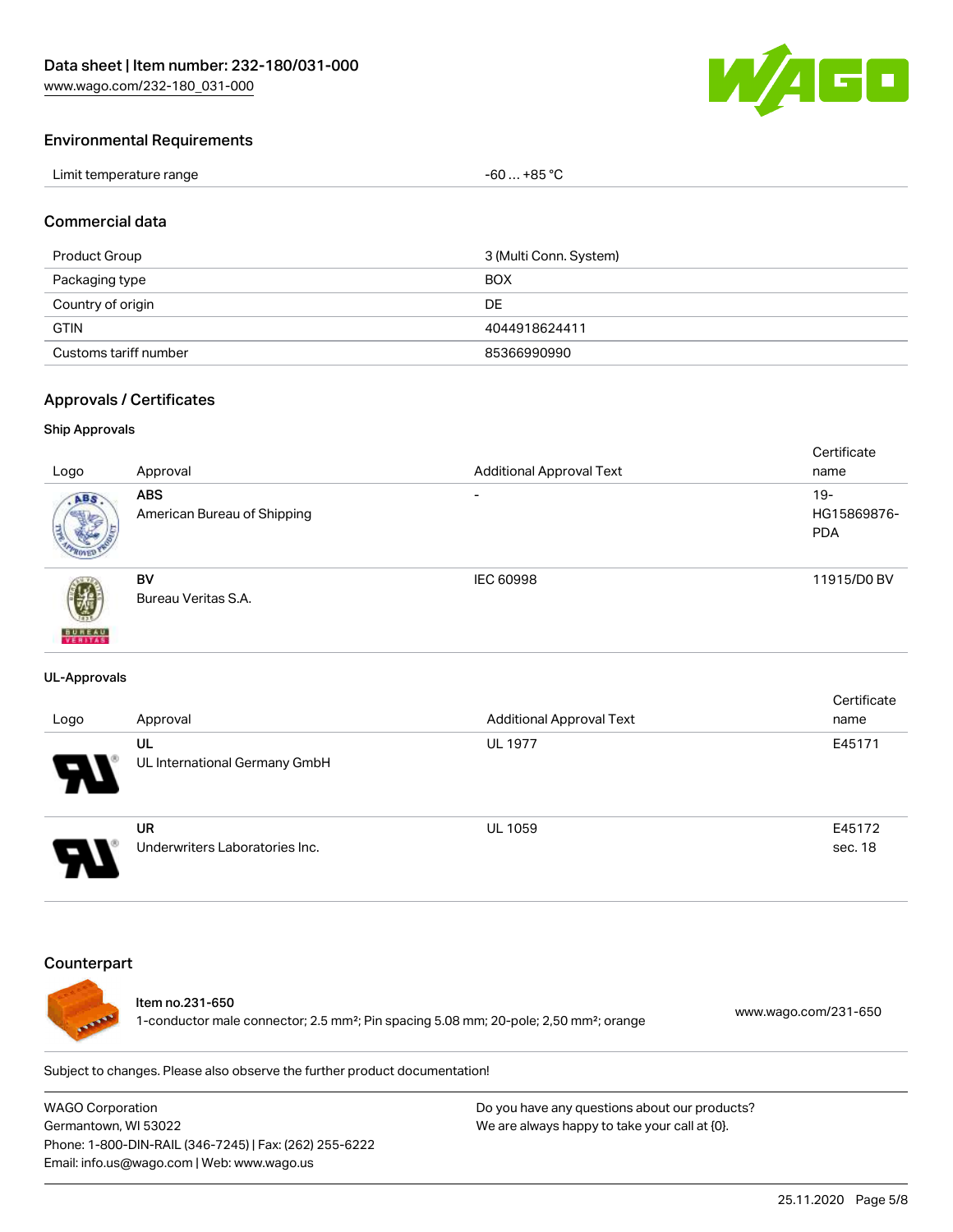

## Compatible products

| check      |                                                                                                                            |                      |
|------------|----------------------------------------------------------------------------------------------------------------------------|----------------------|
|            | Item no.: 210-136<br>Test plug; 2 mm Ø; with 500 mm cable                                                                  | www.wago.com/210-136 |
|            | Item no.: 210-137<br>Test plug; 2.3 mm $\varnothing$ ; with 500 mm cable                                                   | www.wago.com/210-137 |
|            | Item no.: 231-661<br>Test plugs for female connectors; for 5 mm and 5.08 mm pin spacing; 2,50 mm <sup>2</sup> ; light gray | www.wago.com/231-661 |
| assembling |                                                                                                                            |                      |
|            | Item no.: 231-194<br>Self-tapping screw; B 2.2x13, fixing hole 1.8 mm Ø                                                    | www.wago.com/231-194 |
|            | Item no.: 231-195<br>Screw with nut; M2x12; for fixing element                                                             | www.wago.com/231-195 |
|            | Item no.: 231-295<br>Screw with nut                                                                                        | www.wago.com/231-295 |

### Downloads Documentation

## Additional Information

Phone: 1-800-DIN-RAIL (346-7245) | Fax: (262) 255-6222

Email: info.us@wago.com | Web: www.wago.us

| Technical explanations                                                                                                                                                 | Apr 3, 2019                                      | pdf<br>3.6 MB | Download |
|------------------------------------------------------------------------------------------------------------------------------------------------------------------------|--------------------------------------------------|---------------|----------|
| <b>CAD files</b>                                                                                                                                                       |                                                  |               |          |
| CAD data                                                                                                                                                               |                                                  |               |          |
| 2D/3D Models 232-180/031-000                                                                                                                                           |                                                  | <b>URL</b>    | Download |
| <b>CAE</b> data                                                                                                                                                        |                                                  |               |          |
| EPLAN Data Portal 232-180/031-000                                                                                                                                      |                                                  | <b>URL</b>    | Download |
| ZUKEN Portal 232-180/031-000                                                                                                                                           |                                                  | <b>URL</b>    | Download |
| <b>PCB Design</b>                                                                                                                                                      |                                                  |               |          |
| Symbol and Footprint 232-180/031-000                                                                                                                                   |                                                  | URL           | Download |
| CAx data for your PCB design, consisting of "schematic symbols and PCB footprints",<br>allow easy integration of the WAGO component into your development environment. |                                                  |               |          |
| Subject to changes. Please also observe the further product documentation!                                                                                             |                                                  |               |          |
| <b>WAGO Corporation</b>                                                                                                                                                | Do you have any questions about our products?    |               |          |
| Germantown, WI 53022                                                                                                                                                   | We are always happy to take your call at $[0]$ . |               |          |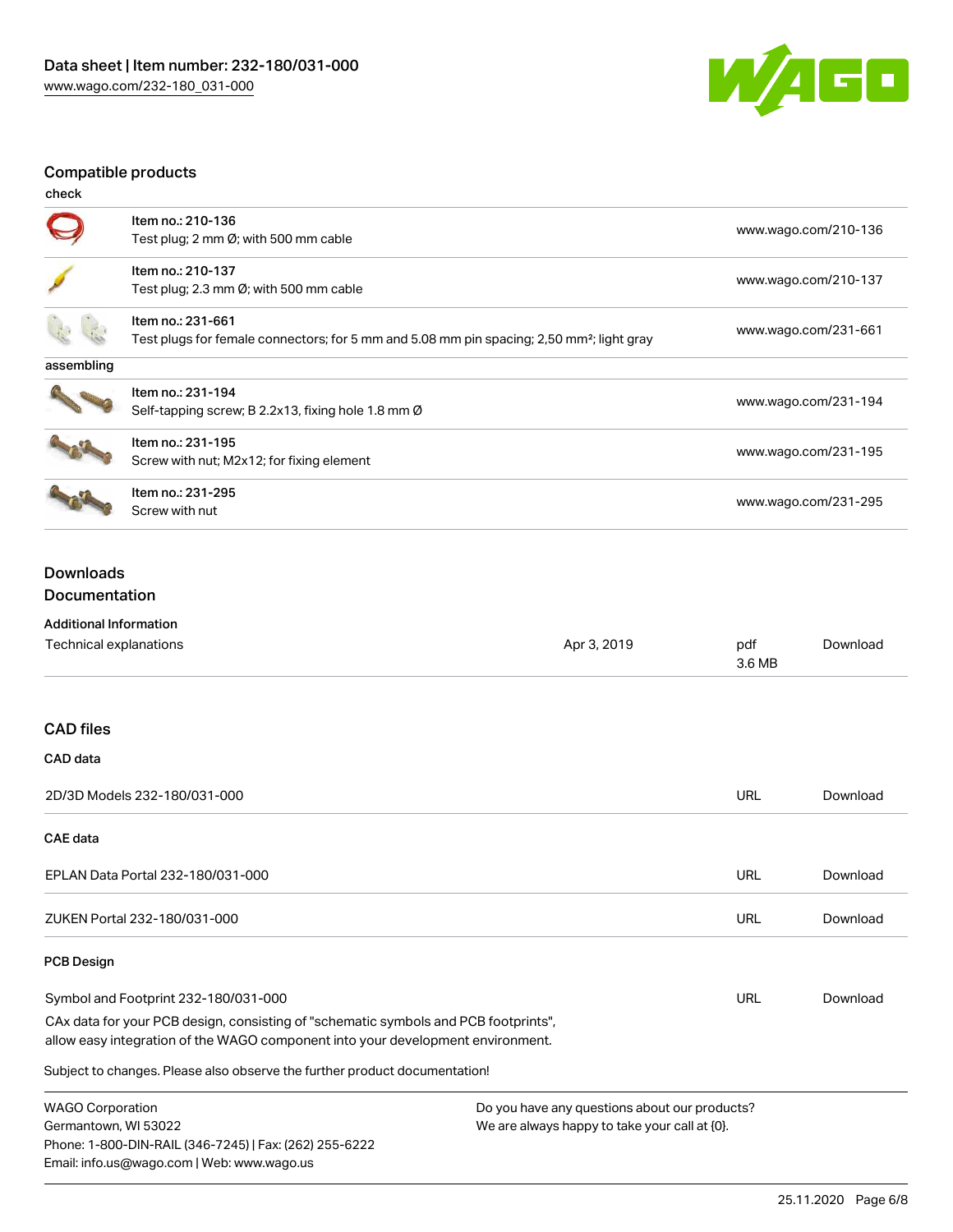#### Supported formats:

- $\blacksquare$ Accel EDA 14 & 15
- $\blacksquare$ Altium 6 to current version
- $\blacksquare$ Cadence Allegro
- $\blacksquare$ **DesignSpark**
- $\blacksquare$ Eagle Libraries
- $\blacksquare$ KiCad
- $\blacksquare$ Mentor Graphics BoardStation
- $\blacksquare$ Mentor Graphics Design Architect
- $\blacksquare$ Mentor Graphics Design Expedition 99 and 2000
- $\blacksquare$ OrCAD 9.X PCB and Capture
- $\blacksquare$ PADS PowerPCB 3, 3.5, 4.X, and 5.X
- $\blacksquare$ PADS PowerPCB and PowerLogic 3.0
- $\blacksquare$ PCAD 2000, 2001, 2002, 2004, and 2006
- $\blacksquare$ Pulsonix 8.5 or newer
- $\blacksquare$ STL
- 3D STEP П
- $\blacksquare$ TARGET 3001!
- $\blacksquare$ View Logic ViewDraw
- $\blacksquare$ Quadcept
- Zuken CadStar 3 and 4  $\blacksquare$
- Zuken CR-5000 and CR-8000 П

PCB Component Libraries (EDA), PCB CAD Library Ultra Librarian

#### Installation Notes

Application

Subject to changes. Please also observe the further product documentation!

WAGO Corporation Germantown, WI 53022 Phone: 1-800-DIN-RAIL (346-7245) | Fax: (262) 255-6222 Email: info.us@wago.com | Web: www.wago.us